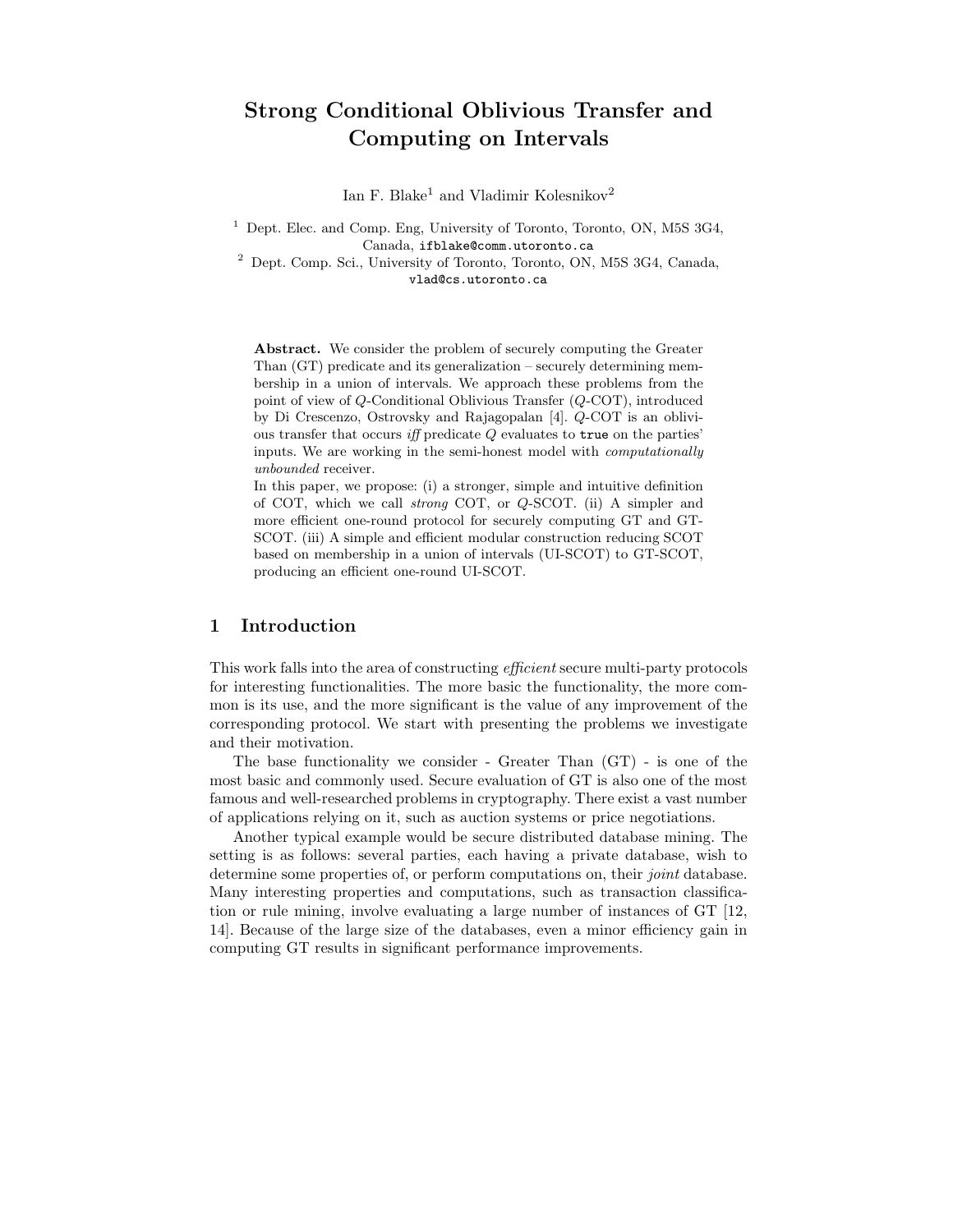Other functionalities – memberships in a set of intervals and their conjunctions and disjunctions – are less studied, but nevertheless are very useful. Their immediate uses lie in appointment scheduling, flexible timestamp verification, expression evaluation, in the areas of computational geometry, biometrics, and many others. Certain kinds of set membership problems, as studied by Freedman, Nissim and Pinkas [7], can be represented succinctly as instances of problems we consider. For example, the problem of membership in a set consisting of all even integers on a large interval  $(y, z)$  can be represented as a conjunction of two small instances of interval memberships  $(S = \{x | x_0 < 1 \land x \in (y, z)\}\)$ , where  $x_0$  is the low bit of x). In such cases, using our solutions may have significant advantages over the general set intersection solution of [7].

The setting with computationally unbounded receiver (Alice) is very appealing, both for oblivious transfer and general computations. Numerous papers consider unconditional security against one or more parties, in particular, the receiver, e.g. [2, 3, 5, 11, 17]. Practical one-round computation with unbounded first party (Alice) currently seems to be hard to achieve. The best known general approach [21] offers only polynomial efficiency and only for computing  $NC<sup>1</sup>$ circuits. At the same time, if Alice is bounded, we could use very efficient Yao's garbled circuit approach  $([15, 17, 20, 22])$  at the cost linear with the size of the circuit. We solve the posed problems in the difficult setting (unbounded Alice), while achieving performance only slightly worse than the best known approach in the easier (bounded Alice) setting.

#### 1.1 Our Contributions and Outline of the Work

After presenting preliminary definitions and constructions in Sect. 1.2, we start with a discussion of Conditional Oblivious Transfer (COT) (Sect. 2). We wish to strengthen the current definition of [4] in several respects. Firstly, we observe that the definition of [4] does not require the privacy of the sender's private input. Secondly, we propose and justify the "1-out-of-2" Q-COT, where the receiver obtains one of two possible secret messages depending on Q, but without learning the value of Q. This is opposed to the "all-or-nothing" approach of [4] where the receiver receives either a message or nothing, which necessarily reveals the value of Q. Our approach significantly adds to the flexibility of COT functionalities and allows for more powerful compositions of COT protocols. We propose a definition of strong conditional oblivious transfer (SCOT) that incorporates the above observations and some other (minor) points.

Then, in Sect. 3, we discuss previous work on the GT problem and present our main tool – an efficient protocol for computing GT-SCOT built from a homomorphic encryption scheme. We exploit the structure of the GT predicate in a novel way to arrive at a solution that is more efficient and flexible than the best previously known (of Fischlin [6]) for our model with unbounded Alice. Additionally, our construction is the first to offer transfer of c-bit secrets, with  $c \approx 1000$  for practical applications, at no extra cost, with one invocation of the protocol, as opposed to the necessary c invocations of Fischlin's protocol. This results in additional significant efficiency gains.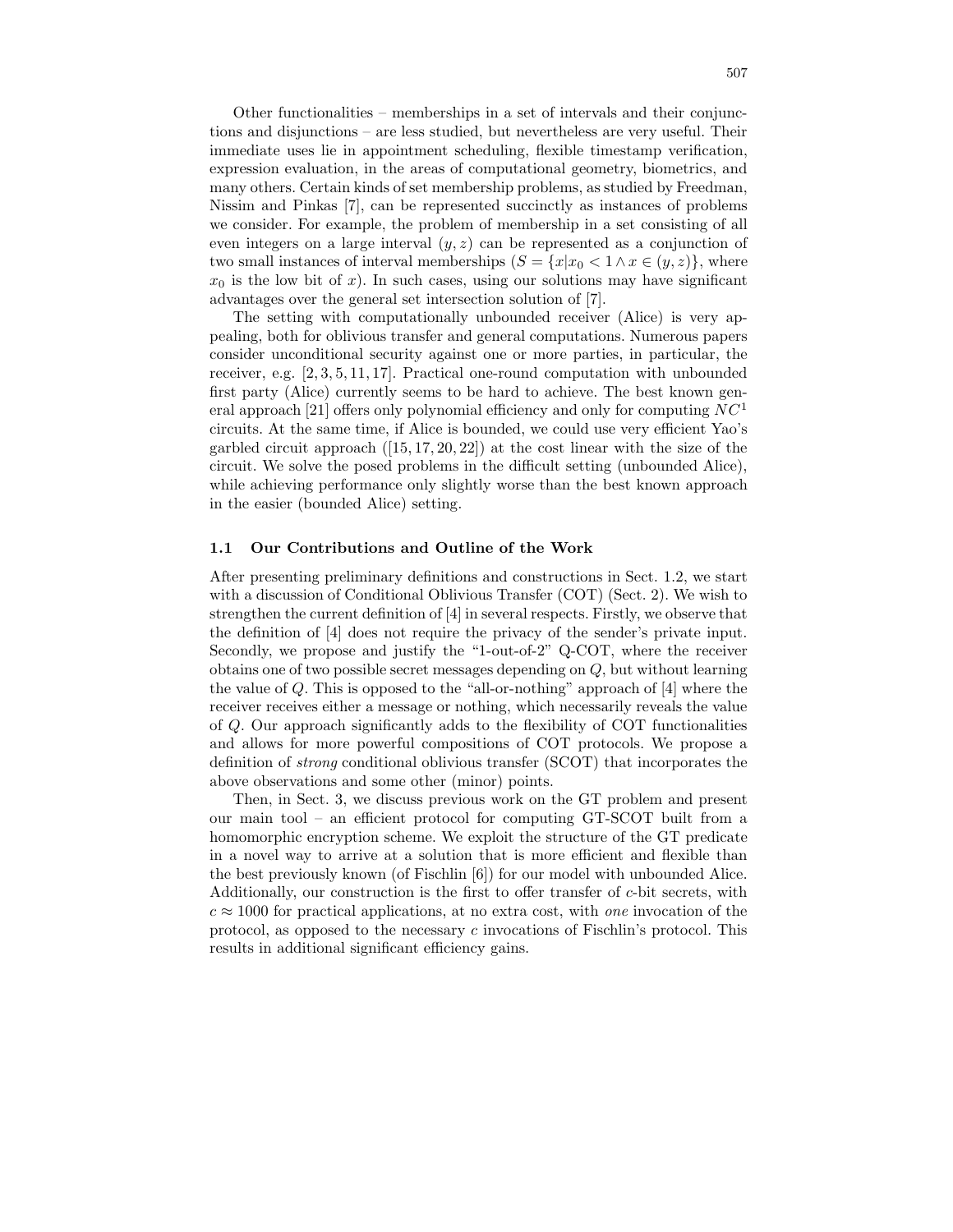Then, in Sect. 4, we show how to use the bandwidth of our GT-COT solution and present protocols for efficiently computing SCOT based on the interval membership (I-SCOT) and SCOT based on the membership in a union of  $k$ intervals (k-UI-SCOT). Because of their modularity, these protocols can also be constructed based on Fischlin's solution at the efficiency loss described in the previous paragraph. Because they leak the private inputs of the sender, we do not know of an efficient way to extend solutions of [4] to compute these functionalities. We remark on how to use UI-SCOT to compute the conjunction or disjunction of the memberships in unions of intervals. Finally, we compare and summarize resource requirements of schemes of Fischlin, Di Crescenzo et al., and ours in the Table in Sect. 4.2.

#### 1.2 Definitions and Preliminaries

We start by introducing the necessary terminology and notation, and refer the reader to Goldreich [9] for in-depth discussion. We are working in a setting with two semi-honest participants, who use randomness in their computation. By a two-party functionality we mean a possibly random process that maps two inputs to two outputs. We denote the view (i.e. its randomness, input and messages received) of a party P executing a protocol  $\Pi$  with a party R on respective inputs x and y by  $VIEW_P^H(x, y)$ . We note that  $VIEW_P^H(x, y)$  is a random variable over the random coins of P and R.

We stress that although our constructions and analysis are presented for a fixed security and correctness<sup>3</sup> parameters  $\nu$  and  $\lambda$ , we have in mind their asymptotic notions. Therefore, for example, when talking about a view of a party VIEW $_{P}^{H}(x, y)$ , we mean an ensemble  $\{VIEW_{P}^{H}(x, y)\}_{\nu, \lambda}$  of views.

We denote statistical closeness of ensembles of random variables  $X$  and  $Y$ by  $X \triangleq Y$  and their computational indistinguishability by  $X \triangleq Y$ . We say a function  $\mu : N \mapsto R$  is negligible if for every positive polynomial  $p(\cdot)$  there exists an N, such that for all  $n > N$ ,  $\mu(n) < 1/p(n)$ . We say a probability is overwhelming if it is negligibly different from 1.

Homomorphic Encryption. Our constructions use semantically secure public key probabilistic additive homomorphic encryption. Informally, a scheme is probabilistic (or randomized), if its encryption function uses randomness to encrypt a plaintext as one of many possible ciphertexts. It allows re-randomization if a random encryption of a plaintext can be computed from its ciphertext and the public key. In our work, we will rely on the unlinkability of encryptions of the same message. An encryption scheme  $(G, E, D)$  is *homomorphic*, if for some operations  $\oplus$  and  $\otimes$  (defined on possibly different domains), it holds that  $D(E(x \oplus y)) = D(E(x) \otimes E(y))$ . A scheme is called additively (multiplicatively) homomorphic if it is homomorphic with respect to the corresponding operation (e.g. additive scheme allows to compute  $E(x + y)$  from  $E(x)$  and  $E(y)$ ). Many of the commonly used schemes are homomorphic. For example, the ElGamal

<sup>3</sup> Correctness parameter specifies the allowed probability of error in the protocols.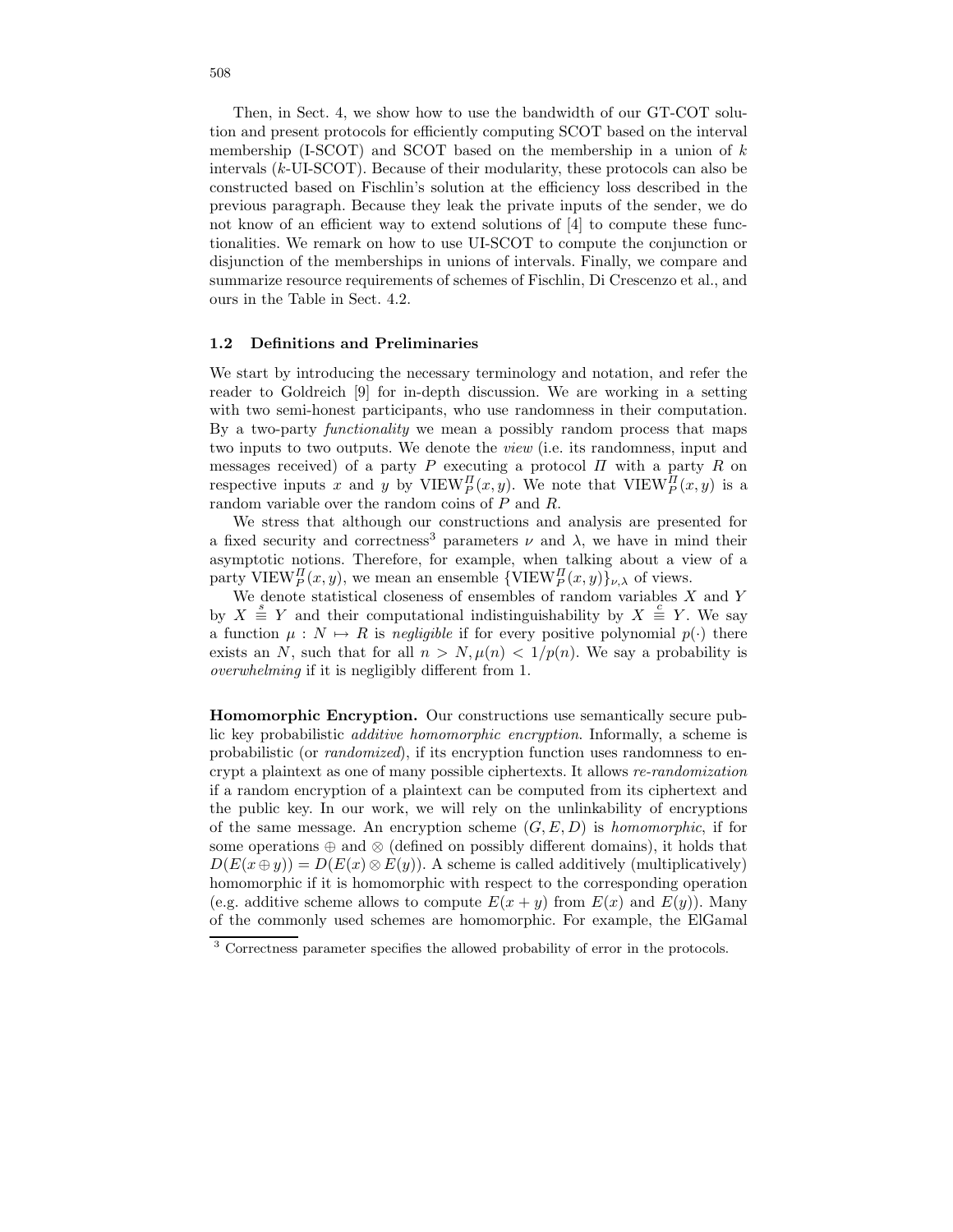scheme is multiplicatively homomorphic, and Goldwasser-Micali [10] and Paillier [18] schemes are additively homomorphic. Unfortunately, it is not known whether there exists a scheme that is algebraically (i.e. both additively and multiplicatively) homomorphic. We note that an additively homomorphic scheme allows multiplication by a known constant, i.e. computing  $E(cx)$  from  $E(x)$  and c, via repeated addition.

The Paillier Cryptosystem. Our protocols require an additional property of the encryption scheme: the large plaintext size, or bandwidth. The Paillier scheme [18] satisfies all our requirements, and we will instantiate all our protocols with it. We present it for completeness, but omit the number-theoretic justification.

Key generation: Let N be an RSA modulus  $N = pq$ , where p, q are large primes. Let g be an integer of order  $N\alpha$  modulo  $N^2$ , for some integer  $\alpha$ . The public key  $pk = (N, g)$  and the secret key  $sk = \lambda(N) = \text{lcm}((p-1), (q-1)),$ where  $\lambda(N)$  is the Carmichael's lambda function.

Encryption: to encrypt  $m \in \mathbb{Z}_N$ , compute  $\text{Enc}(m) = g^m r^N \mod N^2$ , where  $r \in_R \mathbb{Z}_N^*$ .

Decryption: to decrypt a ciphertext c, compute  $m = \frac{L(c^{\lambda(N)} \mod N^2)}{L(g^{\lambda(N)} \mod N^2)} \mod N$ , where  $L(u) = \frac{u-1}{N}$  takes as input an element from the set  $S_N = \{u \lt N^2 | u = 1\}$ mod  $N$ .

Re-randomization: to re-randomize a ciphertext  $c$ , multiply it by a random encryption of 0, i.e. compute  $cr^N \mod N^2$ , for  $r \in_R \mathbb{Z}_N^*$ .

The underlying security assumption is that the so-called composite residuosity class problem is intractable (called the CCRA assumption). It it potentially stronger than the RSA assumption, as well as the quadratic residuosity assumption, used in [6]. We refer the interested reader to [18] for further details.

# 2 Strong Conditional Oblivious Transfer

The notion of COT was introduced by Di Crescenzo, Ostrovsky and Rajagopalan [4] in the context of timed-release encryption. It is a variant of Oblivious Transfer (OT) introduced by Rabin [19]. Intuitively, in COT, the two participants, a receiver  $R$  and a sender  $S$ , have private inputs  $x$  and  $y$  respectively, and share a public predicate  $Q(\cdot, \cdot)$ . S has a secret s he wishes (obliviously to himself) to transfer to R iff  $Q(x, y) = 1$ . If  $Q(x, y) = 0$ , no information about s is transferred to R. R's private input and the value of the predicate remain computationally hidden from S.

#### 2.1 Our Definitions

We start by describing several ways of strengthening the existing definition with the goal of increasing modularity and widening the applicability of SCOT protocols. Our own construction for UI-SCOT, for example, requires its building blocks to have the proposed features.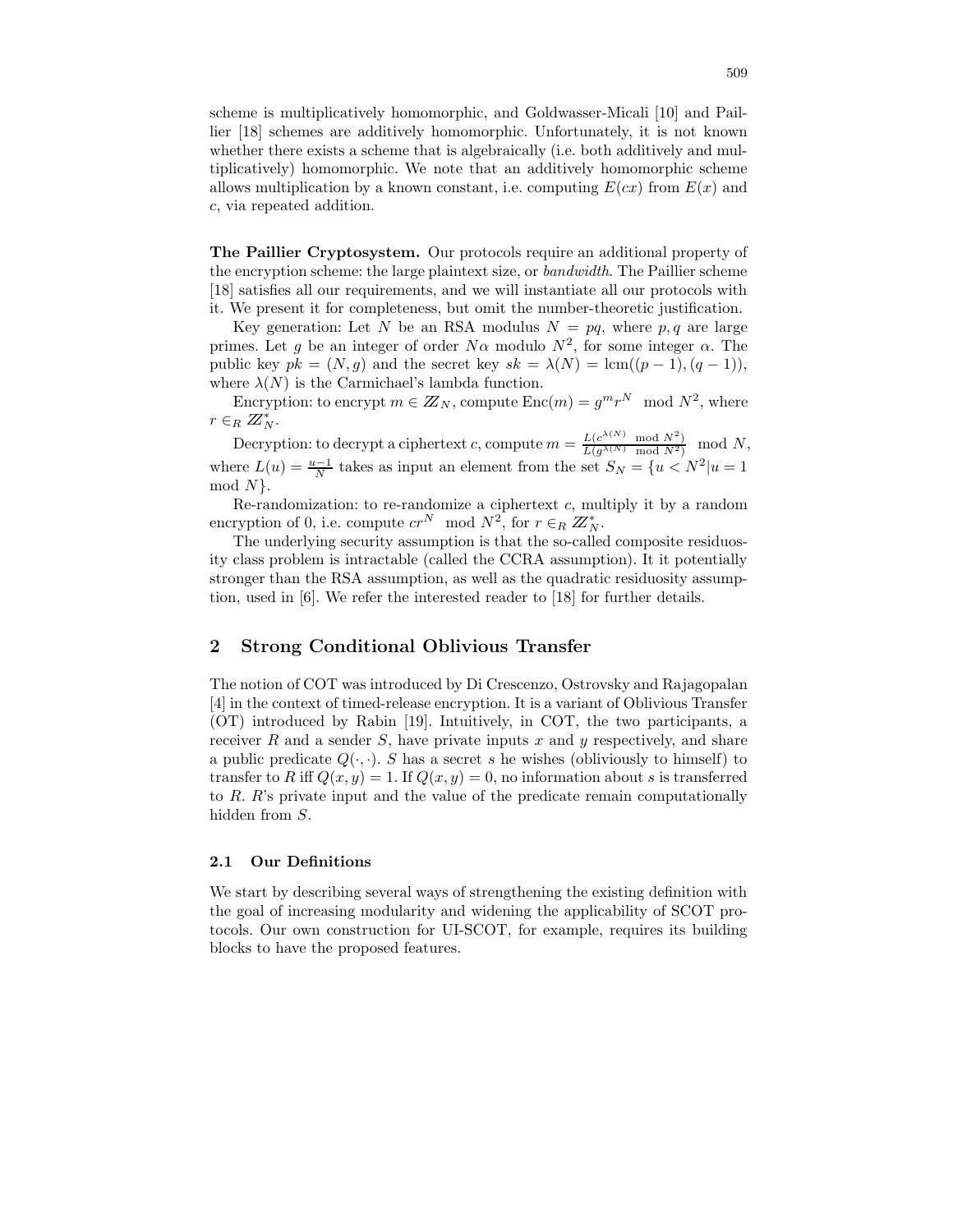First, while sufficient for the proposed timed-release encryption scheme, the definition of [4] lacks the requirement of secrecy of the sender's private input. We would like the new definition to include this requirement.

Secondly, we prefer the "1-out-of-2" approach. In our proposed setting, the sender possesses two secrets  $s_0$  and  $s_1$ , and wishes (obliviously to himself) to send  $s_1$  if  $Q(x, y) = 1$ , and to send  $s_0$  otherwise. Unlike the COT "all-or-nothing" definition, this allows SCOT protocols to have the property of not revealing  $Q(x, y)$ to the receiver. This proposal strengthens the definition since while a SCOT protocol can be trivially modified to satisfy COT definitions of [4], the opposite does not (efficiently) hold<sup>4</sup>. Further, note that it follows from our requirements that a Q-SCOT protocol can be trivially modified into a  $(\neg Q)$ -SCOT protocol. This also does not hold for COT. We will use this important property in our constructions later in the paper.

Finally, as a minor point, we only require statistical, as opposed to perfect,  $correctness$  and security against  $R$ , to allow for easier analysis of the protocols and wider applicability of the SCOT notion.

We now present our definition. Let sender  $S$  and receiver  $R$  be the participants of the protocol. Let  $\nu$  be the security parameter and  $\lambda$  be the correctness parameter, upperbounding error probability by  $O(2^{-\lambda})$ . Let  $D_I$  and  $D_S$ be the respective domains of parties' private inputs and sender's secrets. Let  $d_I = |D_I|$  and  $d_S = |D_S|$ . We assume that both domains are known to both parties. Let R have input  $x \in D_I$ , and S has input  $(y \in D_I, s_0, s_1 \in D_S)$ . Let  $Q: D_I \times D_I \mapsto \{0,1\}$  be a predicate. Consider the SCOT functionality:

#### Functionality 1

$$
f_{Q-\text{SCOT}}(x,(y,s_0,s_1)) = \begin{cases} (s_1, empty \text{ string}) & \text{if } Q(x,y) = 1, \\ (s_0, empty \text{ string}) & \text{otherwise} \end{cases}
$$
 (1)

There are many models in which we can consider computing this functionality. Each of the two parties may be malicious or semi-honest and each party may or may not be computationally limited<sup>5</sup>. We wish to give one definition that refers to all possible models and rely on existing definitions of secure computations in these models. We refer the reader to Goldreich [9] for in-depth presentations of definitions of security in many interesting models.

#### Definition 1. (Q-Strong Conditional Oblivious Transfer)

We say that a protocol  $\Pi$  is a Q-strong conditional oblivious transfer protocol with respect to a given model, if it securely implements functionality  $f_{O-SCOT}$ (1) in the given model.

We note that this general definition covers the case when Q is probabilistic.

<sup>4</sup> Clearly, because secure multi-party computation can be based on OT (Kilian [13]), COT implies SCOT. This solution, however, is inefficient.

<sup>5</sup> Of course, in some of the combinations it is not possible to have nontrivial secure SCOT protocols, such as when both parties are computationally unlimited.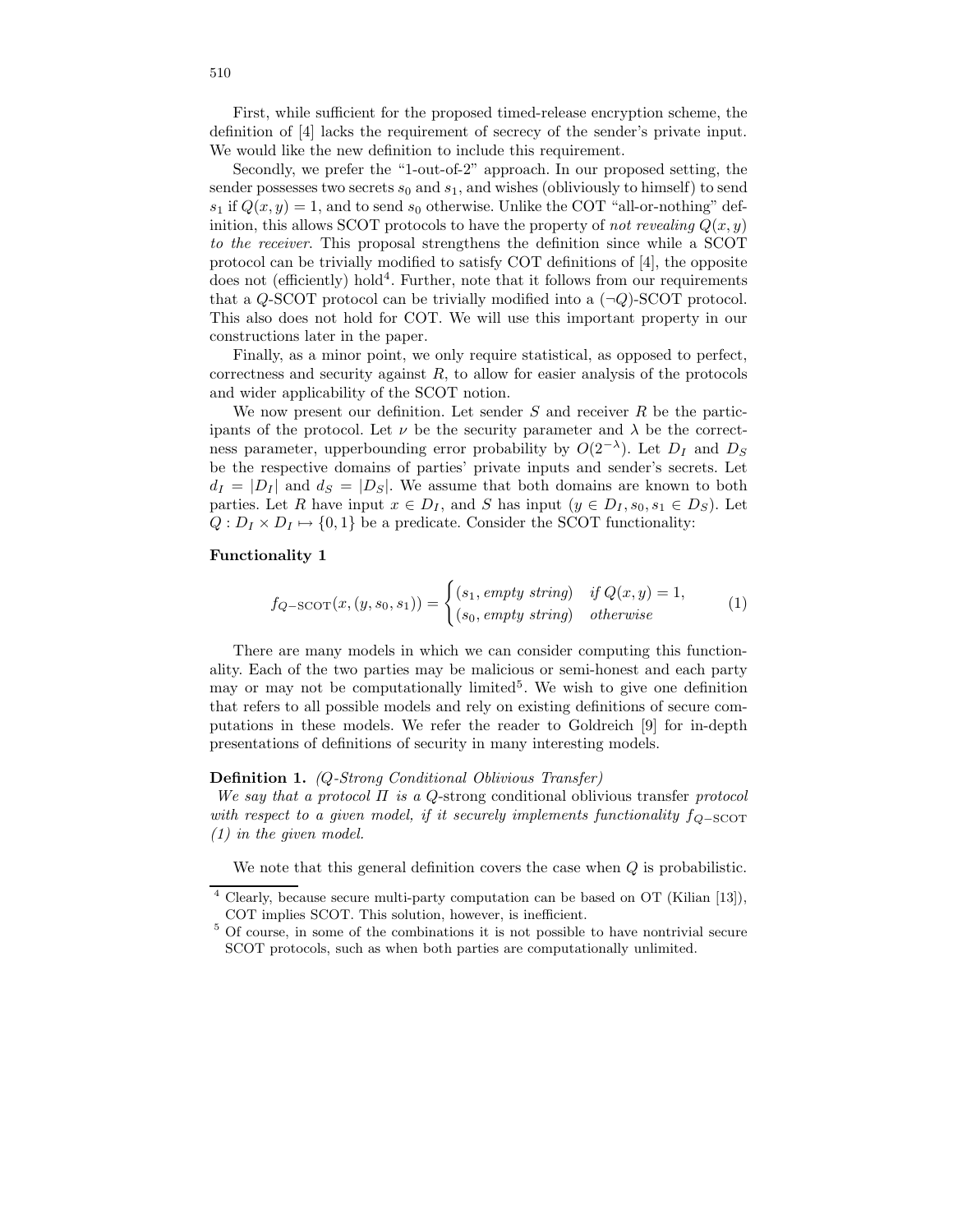One of the more practical and interesting settings is the model with the semihonest unlimited receiver, semi-honest polytime sender and deterministic Q. We discuss our constructions in this model, and thus wish to explicate the definition for this setting.

**Definition 2.** Let receiver R, sender S, their inputs x and y, secrets  $s_1$  and s<sub>0</sub>, unary parameters  $\nu$  and  $\lambda$ , and predicate Q be as discussed above. We say that  $\Pi$  is a strong conditional oblivious transfer protocol for predicate  $Q$  in the semi-honest model with computationally unlimited receiver and polytime sender if

- Transfer Validity. With overwhelming probability in  $\lambda$ : If  $Q(x, y) = 1$ , R obtains  $s_1$ , otherwise R obtains  $s_0$ .
- Security against  $R$ . ( $R$  obtains essentially no information other than the transferred secret) There exists a simulator  $\text{Sim}_R$ , such that for any  $x, y, s, s'$ from appropriate domains:
	- if  $Q(x, y)$  then  $\{\text{Sim}_R(x, s)\}_\nu \stackrel{s}{\equiv} \{\text{VIEW}_R^{\Pi}(x, (y, s', s))\}_\nu$  $if \neg Q(x, y)$  then  $\{\text{Sim}_R(x, s)\}_\nu \stackrel{s}{=} \{\text{VIEW}_R^H(x, (y, s, s'))\}_\nu$
- Security against S. (S gets no efficiently computable information about x) There exists an efficient simulator  $Sim_S$ , such that for any  $x, (y, s_0, s_1)$  from appropriate domains:

$$
{\{\mathop{\rm Sim}\nolimits_S(y,s_0,s_1)\}_\nu \stackrel{c}{\equiv} {\{\mathop{\rm VIEW}}\nolimits_S^{\Pi}(x,(y,s_0,s_1))\}_\nu}.
$$

As further justification, we wish to point out an interesting use of Q-SCOT protocols. When sufficiently long secrets are chosen randomly by  $S$ , upon completion of a  $Q$ -SCOT protocol, R does not know either the value of  $Q$ , or the non-transferred secret. Thus this can be viewed as a convenient way to share the value of  $Q$  among  $R$  and  $S$ . Further, the secret that  $R$  received may serve as a proof to S of the value of Q. This is not possible with COT, as  $R$  is only able to provide such proof if  $Q(x, y) = 1$ .

## 3 The GT-SCOT Protocol

Research specifically addressing the GT problem is quite extensive. It was considered (as a special case) in the context of general secure multi-party computation [1, 15, 17, 20, 23, 22], whose solution is now well-known and celebrated. This general approach is impractical. However, because the circuit for computing GT is quite small, it is the best currently known one-round solution in the model with the computationally bounded Alice. As people searched for efficient solutions to special classes of problems in different models, more efficient GT solutions implicitly appeared. Naor and Nissim [16] presented a general approach to securely computing functions with low communication overhead. While the application of their solution to GT is quite efficient in the message length, it needs at least  $O(\log n + \log \frac{1}{\epsilon})$  1-out-of- $O(n)$  oblivious transfers and the same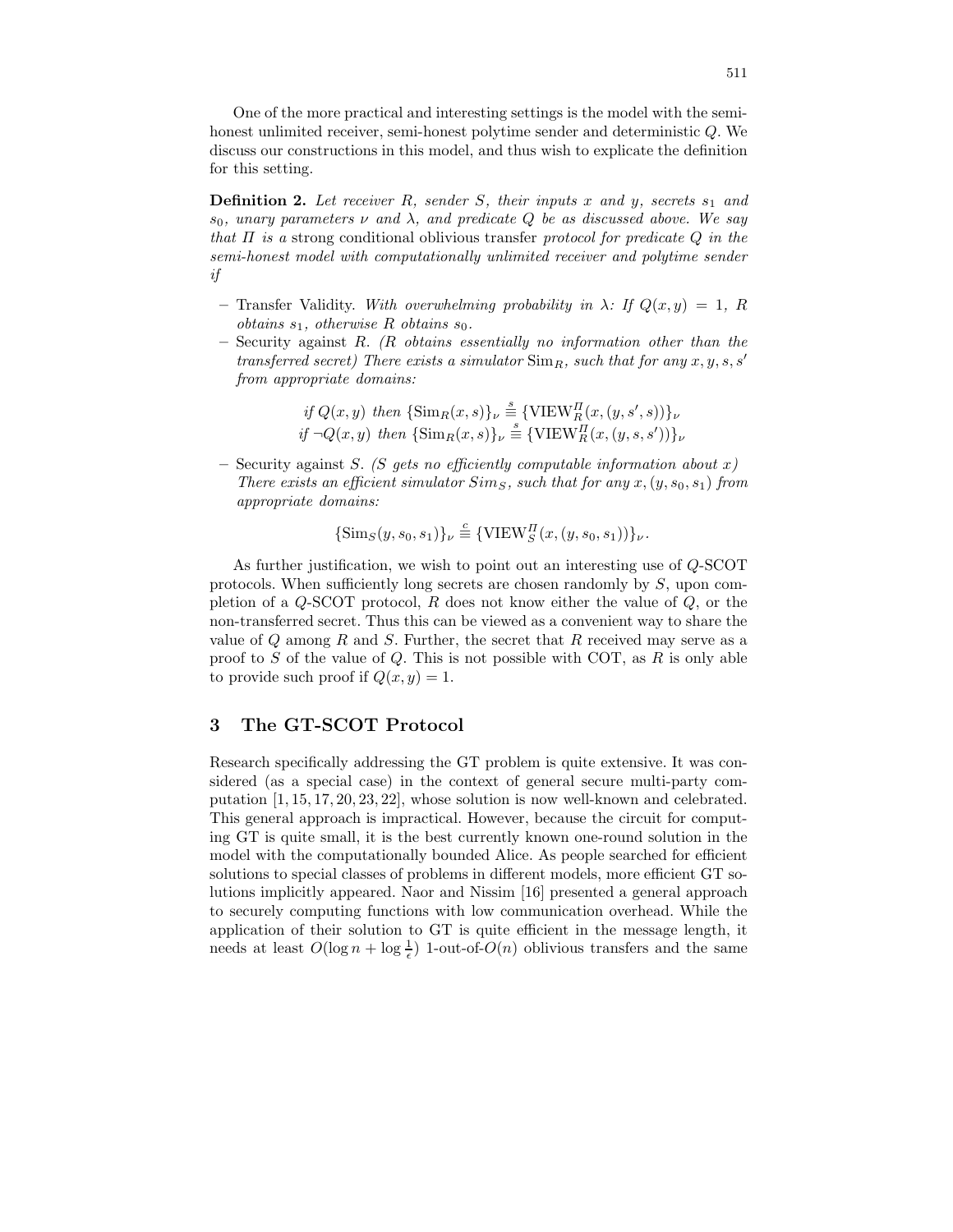number of rounds, where  $\epsilon$  is the tolerated probability of error. Sander, Young and Yung  $[21]$  showed that all functionalities in  $NC<sup>1</sup>$  (including GT) can be computed by a one-round polytime protocol. Their solution is secure against unbounded Alice. Unfortunately, when used with the natural shallow GT circuit<sup>6</sup> (which seems to be optimal for their approach), it requires at least  $n^4$ modular multiplications and  $n^4 \log N$  communication (where n is the input size, and N is the GM modulus used).

Finally, in 2001, Fischlin [6] proposed a solution that significantly reduced the number of modular multiplications, while also reducing the message size and maintaining the minimal one-round efficiency. This is the best previously known solution to the GT problem in the model with unbounded Alice. The number of modular multiplications required to complete his protocol is  $8n\lambda$ , where  $2^{-\lambda}$  is the allowed error probability. The message complexity (in bits) is  $n \log N(\lambda + 1)$ . Fischlin also extends this protocol (at the cost of approximately doubling the communication and computation costs) to satisfy our definition of GT-SCOT, with the exception of leaking the value of the predicate. We remark that this extension can be further extended to fully satisfy our definitions at the expense of further approximately doubling the communication and computation costs.

#### 3.1 Our Construction

Our constructions use semantically secure additively homomorphic encryption schemes with large message domains. For the ease and clarity of presentation and to enable resource analysis, we "instantiate" our protocols with the original Paillier scheme. We remark that the Paillier scheme has received much attention in the literature recently, and several variants, including an elliptic curve version [8], have appeared. Using more efficient implementations may further improve our results.

Let (Gen, Enc, Dec) be the instance generation, encryption and decryption algorithms, respectively, of such a scheme. As in Definition 2, let R and S be the receiver and the sender with inputs  $x$  and  $y$  respectively and common parameters  $\nu$  and  $\lambda$ . Let  $x, y \in D_I$  and  $s_0, s_1 \in D_S$ . Let  $d_S = |D_S|$  and, without loss of generality,  $d_I = |D_I| = 2^n$ .

Throughout this section, we will work with numbers which we will need to represent as binary vectors. For  $x \in \mathbb{N}$ , unless specified otherwise,  $x_i$  will denote the  $i<sup>th</sup>$  most significant bit in the *n*-bit binary representation of *x*, including leading zeros, if applicable. Where it is clear from the context, by  $x$ we may mean the vector  $\langle x_1, x_2, ..., x_n \rangle$ , and by  $Enc(x)$  we mean a vector  $\langle \text{Enc}(x_1), \text{Enc}(x_2), ..., \text{Enc}(x_n) \rangle$ . We will also write  $\text{Enc}(x)$  instead of  $Enc_{pk}(x)$ , where pk is clear from the context.

For the clarity of presentation, we describe the setup phase outside of the protocol. We stress that it is run as part of  $R$ 's first move, and in particular, after the parties' inputs x, and  $(y, s_0, s_1)$  have been fixed.

 $6$  The circuit based on the formula used by Fischlin's protocol [6].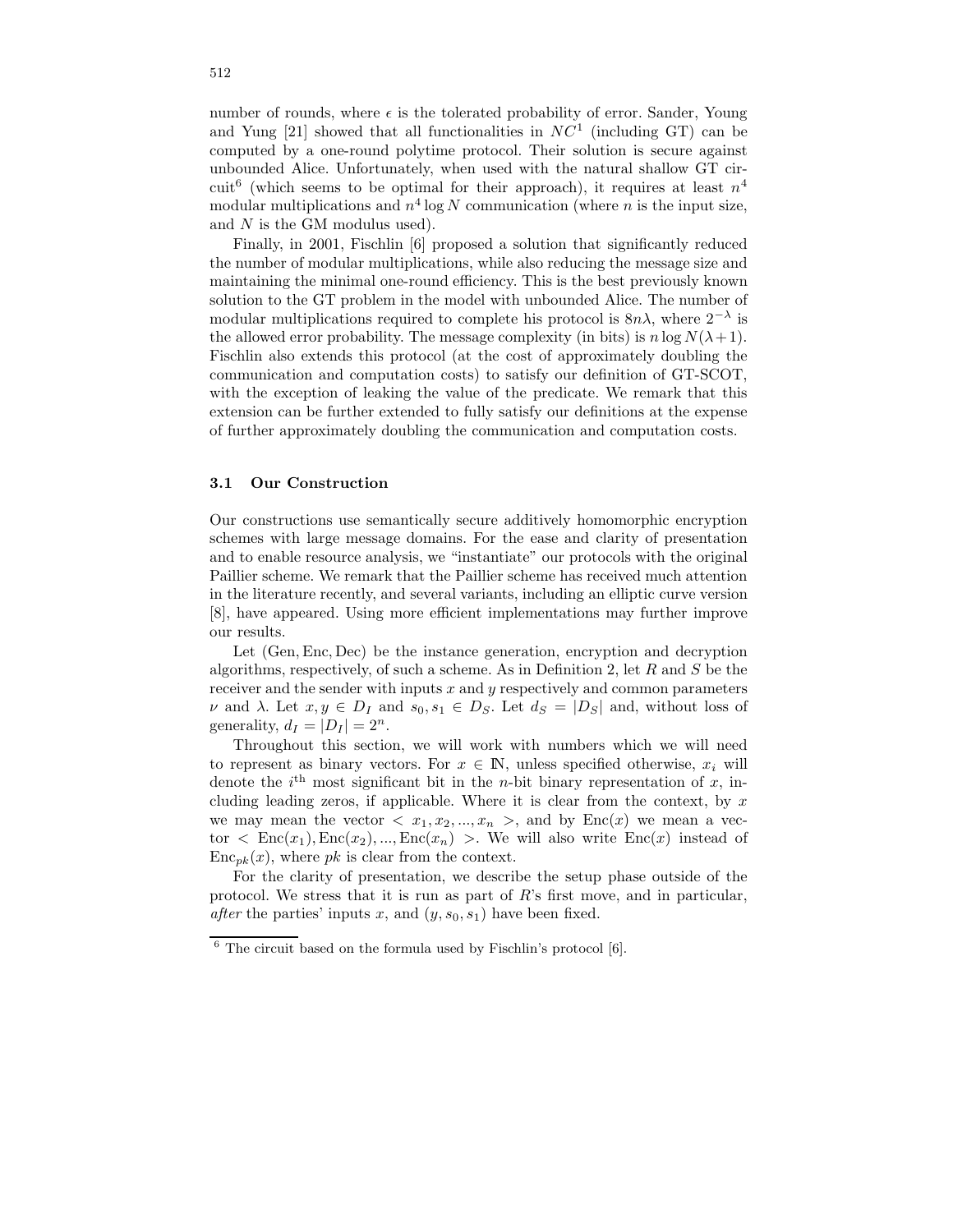**Setup Phase.**  $R$  sets up the Paillier encryption scheme with group size  $N = pq$  by running Gen and generating secret and public keys (sk and pk). He chooses the number of bits in N to be  $\max\{\nu, |d_S| + \lambda\}.$ 

We will view  $D_S$  as a subset of  $\mathbb{Z}_N$ , and will perform operations on elements of  $D<sub>S</sub>$  modulo N.

Observation 1 We envision the following practical parameter choices for our GT protocols. First, choose N and  $\lambda$  to satisfy the security and correctness requirements of the encryption scheme. In practice,  $log N(\approx 1000) \gg \lambda (\approx 40.80)$ , so we set  $|d_S| = \log N - \lambda > 900$  bits of the bandwidth of the encryption scheme to be used for sending secrets. If  $D<sub>S</sub>$  needs to be much larger than that, it may be more practical to split it in blocks of size  $|d_S|$  and run GT-SCOT several times. Choosing parameters in this manner also simplifies comparison of our results to others, and we follow this approach in Sect. 4.2.

**Observation 2** There is a negligible (in  $\lambda$ ) minority of elements of  $D<sub>S</sub>$  in the group of size N.

For our protocols, we are only interested in binary comparisons, i.e. one of  $\{>, <, \leq, \geq\}.$  We can trivially reduce  $\{\geq, \leq\}$  to  $\{>, <\}.$  Furthermore, we assume that  $x \neq y$ . This can be enforced by mapping, for instance,  $x \mapsto 2x, y \mapsto 2y + 1$ . The mapping can be done entirely by S. Similarly, we assume that  $s_0 \neq s_1$ . The case when  $s_0 = s_1$  can be reduced to the  $s_0 \neq s_1$  case by, for example, S setting  $y = \max\{D_I\}$  and  $s_1 \in_R D_S \setminus \{s_0\}$ , ensuring that  $x < y$  and  $s_0$  is always sent.

We now present the GT-SCOT construction. The intuition behind each step is presented immediately below, in the proof of the corresponding security theorem.

Construction 1 (Computing functionality GT-SCOT)

- 1. R runs the setup phase, then encrypts each bit  $x_i$  of x with the generated pk and sends  $(pk, Enc(x_1), ..., Enc(x_n))$  to S.
- 2. S computes the following, for each  $i = 1..n$ :
	- (a) an encryption of the difference vector d, where  $d_i = x_i y_i$ .
	- (b) an encryption of the flag vector f, where  $f_i = x_i$   $XOR$   $y_i = (x_i y_i)^2 =$  $x_i - 2x_iy_i + y_i.$
	- (c) an encryption of vector  $\gamma$ , where  $\gamma_0 = 0$  and  $\gamma_i = 2\gamma_{i-1} + f_i$ .
	- (d) an encryption of vector  $\delta$ , where  $\delta_i = d_i + r_i(\gamma_i 1)$ , where  $r_i \in_R \mathbb{Z}_N$ .
	- (e) a random encryption of vector  $\mu$ , where  $\mu_i = \frac{s_1 s_0}{2} \delta_i + \frac{s_1 + s_0}{2}$
	- and sends a random permutation  $\pi(Enc(\mu))$  to R.
- 3. R obtains  $\pi(Enc(\mu))$ , decrypts it, and determines the output as follows: if  $\mu$ contains a single  $v \in D_S$ , output v, otherwise abort.

Theorem 1. The protocol of Construction 1 is a GT-SCOT protocol in the semi-honest model, assuming semantic security of the employed encryption scheme.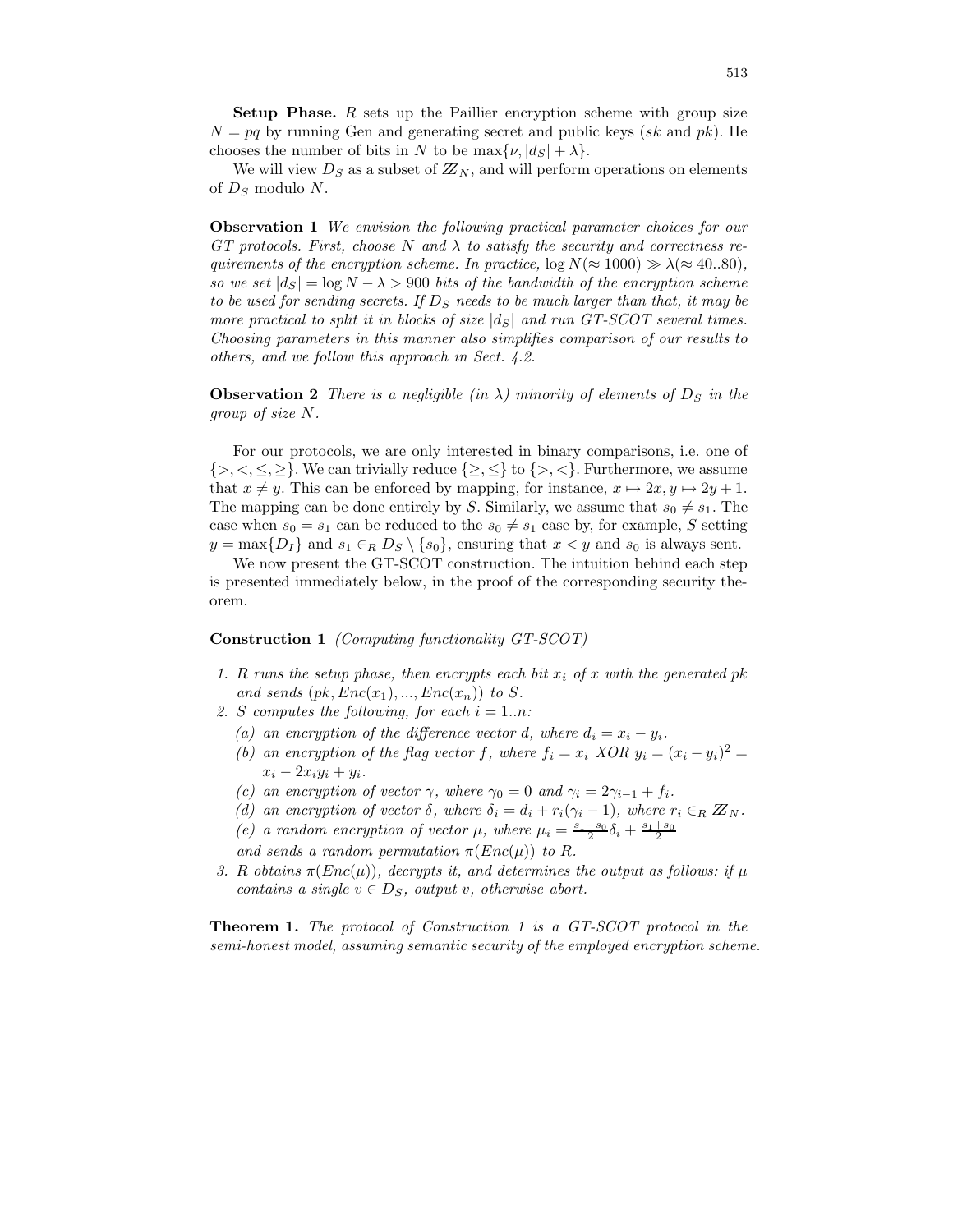Proof. (sketch): We will now show that the protocol correctly computes the desired functionality. It is easy to see that the homomorphic properties of the encryption scheme allow  $S$  to perform all necessary operations. In particular, step 2b is possible because  $y_i$  are known to S.

Observe that the flag vector f is a  $\{0, 1\}$ -vector, with the ones in positions where x and y differ. Furthermore,  $\gamma$  is a vector with the following structure: it starts with zero or more zeros, then a one, then a sequence of non-ones. Moreover, with overwhelming probability the non-zero elements  $(\gamma_i - 1)$  are not multiples of either p or q, i.e. are in  $\mathbb{Z}_N^*$ . This is because the fraction of multiples of p or q in  $Z_N$  is negligible, and p and q are chosen randomly and independently of x and  $y$ .

Let ind<sub>1</sub> be the (only) position where  $\gamma_{ind_1} = 1$ . This position is where x and y first differ, and thus  $d_{ind_1}$  determines  $GT(x, y)$ . The transformation  $(\gamma, d) \rightarrow \delta$ of step 2d randomizes all coordinates of  $\delta$ , while setting  $\delta_{ind_1}$  to the value of  $d_{\text{ind}_1}$ . Because, with overwhelming probability,  $(\gamma_i - 1) \in \mathbb{Z}_N^*$ , multiplying it by  $r_i \in_R \mathbb{Z}_N$  randomizes  $\delta$  perfectly in  $\mathbb{Z}_N$ .

With overwhelming probability, the transformation  $(\delta, s_0, s_1) \rightarrow \mu$  of step 2e is a permutation on  $Z_N$  that maps  $-1 \mapsto s_{0}, 1 \mapsto s_1$ . Indeed, it is not such a permutation only when  $(s_1 - s_0)$  is a multiple of p or q, the event that occurs with negligible probability, because  $p$  and  $q$  are are chosen randomly and independently of  $s_1$  and  $s_0$ . This permutation preserves the randomness properties of all elements of the vector, and (as is easy to verify) performs the mapping we are looking for. The random re-encryption step hides the information that may be contained in the randomness of the encryption. Finally, the random permutation  $\pi(\mu)$  of step 2 hides the index of the determining  $d_i$ .

It easily follows from Observation 2 that the probability that there is not exactly one element of size  $|d_S|$  in the decrypted by R vector, is negligible. Thus, with overwhelming probability, R terminates and outputs the correct value.

Security of R (against the semi-honest S) trivially holds because of the semantic security properties of the employed encryption scheme.

We now prove security of S against an unlimited semi-honest  $R$  by constructing a protocol view simulator  $\text{Sim}_R(x, s)$ , where x is the input, and s is the output of the protocol.  $\text{Sim}_R(x, s)$  has to generate a distribution statistically close to the view of R in a real execution - VIEW<sub>R</sub> $(x,(y,s_0,s_1)) = \{x,r,\text{Enc}(\pi(\mu))\},$  where r is the randomness used by R to generate pk and sk (of the setup phase) and the random encryptions of the first message, and  $\pi(\mu)$  is defined in the protocol construction.  $\text{Sim}_R(x, s)$  proceeds as follows. It first generates a random string r' of appropriate length (to match r). It uses r' to compute the keys sk and pk (including N). It then computes a candidate  $\mu'$ : for  $i = 1..n$ , pick random  $\mu'_i \in_R Z_N$ . It then replaces a random element of  $\mu'$  with the received s, and outputs  $\{x, r', \text{Enc}_{pk'}(\mu')\}$ , where  $\text{Enc}_{pk'}(\mu')$  is a vector of random encryptions of coordinates of  $\mu'$  under the pk'. Because of the previously presented arguments of the randomness of all elements of  $\pi(\mu)$  (other than the one that carries the secret) and the randomness of re-encryption, it is easy to see that  $\text{Sim}_{R}$ generates a distribution statistically close to the view of  $R$ . We note that the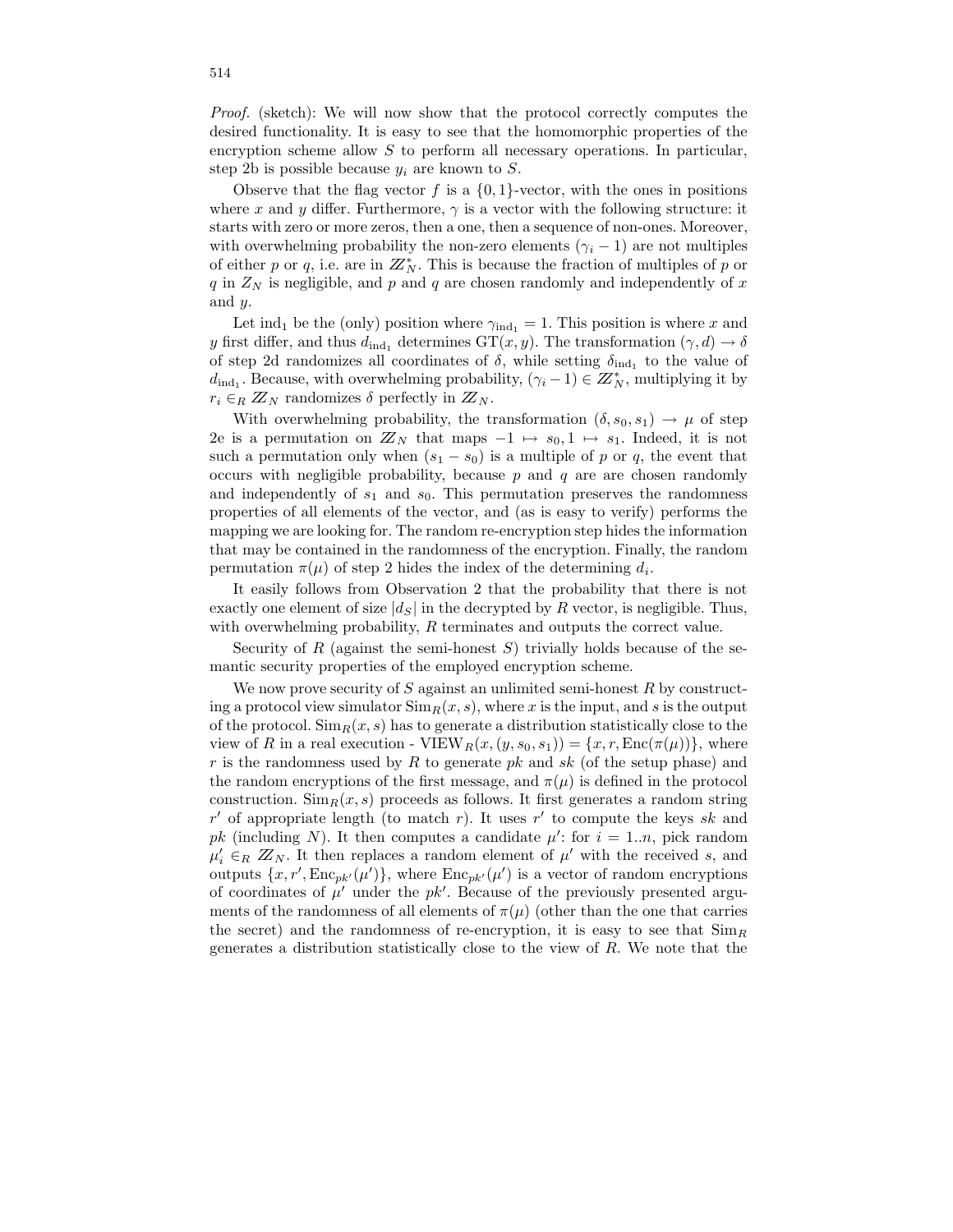simulation is not perfect, since the transfer of the other secret is possible during the real execution, with negligible probability.  $\Box$ 

We observe that a GT-SCOT protocol, such as presented above, immediately implies solution to GT, in the semi-honest model. Indeed, running GT-SCOT with at least one of the secrets  $s_i$  known to R (say  $s_1 = 1$ ), immediately yields the desired functionality. Moreover, for GT, the transformation of step 2e is unnecessary (while the re-randomization of the same step is still required).

#### 3.2 Resource Analysis

We evaluate the message and modular multiplication efficiency of our construction based on the use of Paillier encryption scheme. We note that we do not include the relatively small computational cost of key generation, to be consistent with the compared results of [4] and [6]. Let n be the length of inputs x and  $y$  in binary,  $N$ -the size of the plaintext domain of the Paillier scheme. Then message complexity of Construction 1 is  $l = 2n \log(N^2) = 4n \log N$  bits.

Let  $w = w(y) \leq n$  be the weight (i.e. the number of ones) of the binary representation of y. To encrypt each bit,  $\log N$  multiplications are required. Observe that it is not necessary to perform expensive randomized encryption in the intermediate steps of  $S$ . This allows us to make do with only  $w$  multiplications for each of the steps 2a, 2b,  $2n$  - for step 2c, and  $(\log N + 2)n$  - for step 2d, and  $(|s_i| + \log N)n \leq 2n \log N$  - for step 2e of the protocol. We note that if we do not perform the transformation of step 2e (when, for example, computing GT), we only need  $n \log N$  multiplications for the last step.

Decryption takes  $2n \log N$  multiplications. Thus, in total, the protocol requires no more than  $(5n+1)$  log  $N+6n$  modular multiplications  $((4n+1)\log N +$ 6n for GT). We stress that transferring up to  $\log N - \lambda$  bit secrets requires the same resources. We observe that the encryption and re-encryption multiplications can be precomputed once the encryption scheme is initialized.

We now compare the efficiency of our approach to that of Fischlin [6], using appropriate parameters. We first note that in practice, no known attack on the Paillier system is better than factoring the modulus N. Clearly, factoring based attacks would also be effective against the GM scheme with the same modulus size. Thus, having already assumed CCRA (see Sect. 1.2), we also assume that the security of Paillier and GM schemes with the modulus of the same size are approximately the same.

Compared with [6], our scheme offers a factor of  $\lambda/4$  improvement in message complexity:  $((4n \log N)$  vs  $(n \log N(\lambda + 1))$  bits). We pay higher cost in the number of modular multiplications:  $((4n+1)\log N + 6n)$  vs  $(6n\lambda)$ . Additionally, our multiplications are four times slower, since we are working with modulus length twice that of the Goldwasser-Micali encryption scheme employed in [6]. These comparisons are summarized in the Table in Sect. 4.2.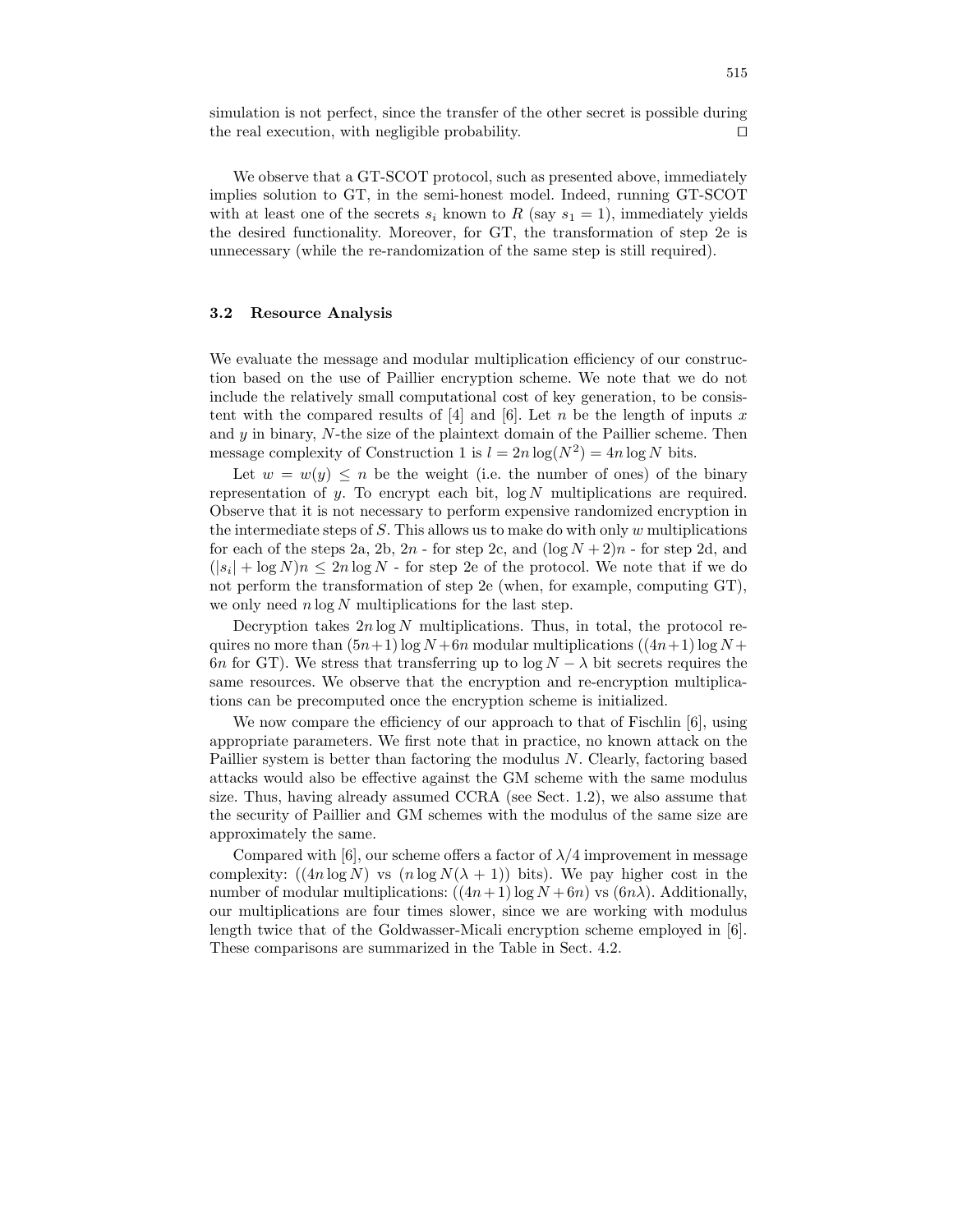# 4 SCOT for Unions of Intervals

In this section we present new efficient protocols for I-SCOT (SCOT based on the membership in an interval) and UI-SCOT (SCOT based on the membership in a union of intervals), both of which are generalizations of GT-SCOT. We build these protocols on our GT-SCOT solution. While other GT-SCOT approaches (such as based on Fischlin's protocol) are also suitable for these constructions, our solution is simpler and produces more efficient protocols in terms of both multiplication and communication complexity. In our constructions, we denote the instance of the Q-SCOT functionality with the secrets  $s_0, s_1$  on parties' inputs x, y by Q-SCOT  $(s_1|s_0?Q(x,y))$ .

In Sect. 4.1 we show how to reduce UI-SCOT to I-SCOT and I-SCOT to GT-SCOT. In our model, secure reductions provide us with secure protocols when the underlying oracles are replaced by their secure implementations (see Goldreich [9] for the composition theorem.) Furthermore, in our model the oracles' implementations may be run in parallel, which, with our implementations, provides secure one-round protocols for I-SCOT to UI-SCOT.

#### 4.1 The UI-SCOT protocol

Without loss of generality, we assume that the domain of secrets  $D<sub>S</sub>$  is an additive group<sup>7</sup>  $\mathbb{Z}_{d_S}^+$ . All additions of secrets will be done in  $D_S$ , unless specified otherwise. In the I-SCOT setting, S's input  $x_1, x_2 \in D_I$  represents an interval I, and  $s_1$  (resp.  $s_0$ ) are to be obliviously transferred if  $x \in I$  (resp.  $x \notin I$ ), for R's input  $x \in D_I$ . The following diagram illustrates the idea of the reduction of I-SCOT to GT-SCOT:



Interval I splits  $D_I$  in three parts, and S wishes to transfer  $s_1$  "on the central part" (I) and  $s_0$  "on the side parts"  $(D_I \backslash I)$ . The idea is to represent these secrets as sums of independently random (i.e. random if taken separately) elements  $(a_1, a_2, b_1, b_2 \in D_S)$  which are to be transferred using GT-SCOT.

Construction 2 (Reducing I-SCOT to GT-SCOT)

- 1. S randomly chooses  $a_1 \in D_S$  and sets  $b_1, a_2, b_2 \in D_S$  to satisfy  $s_0 = a_1 + b_1 =$  $a_2 + b_2$  and  $s_1 = a_2 + b_1$
- 2. -Reduction: R and S (in parallel) invoke oracles for  $GT\text{-}SCOT(a_1|a_2?x <$  $x_1$ ) and GT-SCOT( $b_1|b_2$ ? $x < x_2$ ).
- 3. R obtains  $a', b' \in D_S$  from GT-SCOT oracle executions and outputs  $a' + b'$ .

<sup>&</sup>lt;sup>7</sup> We stress that we use GT-SCOT as black box, and, in particular, addition in  $D<sub>S</sub>$  is unrelated to the corresponding operation in the GT-SCOT implementation.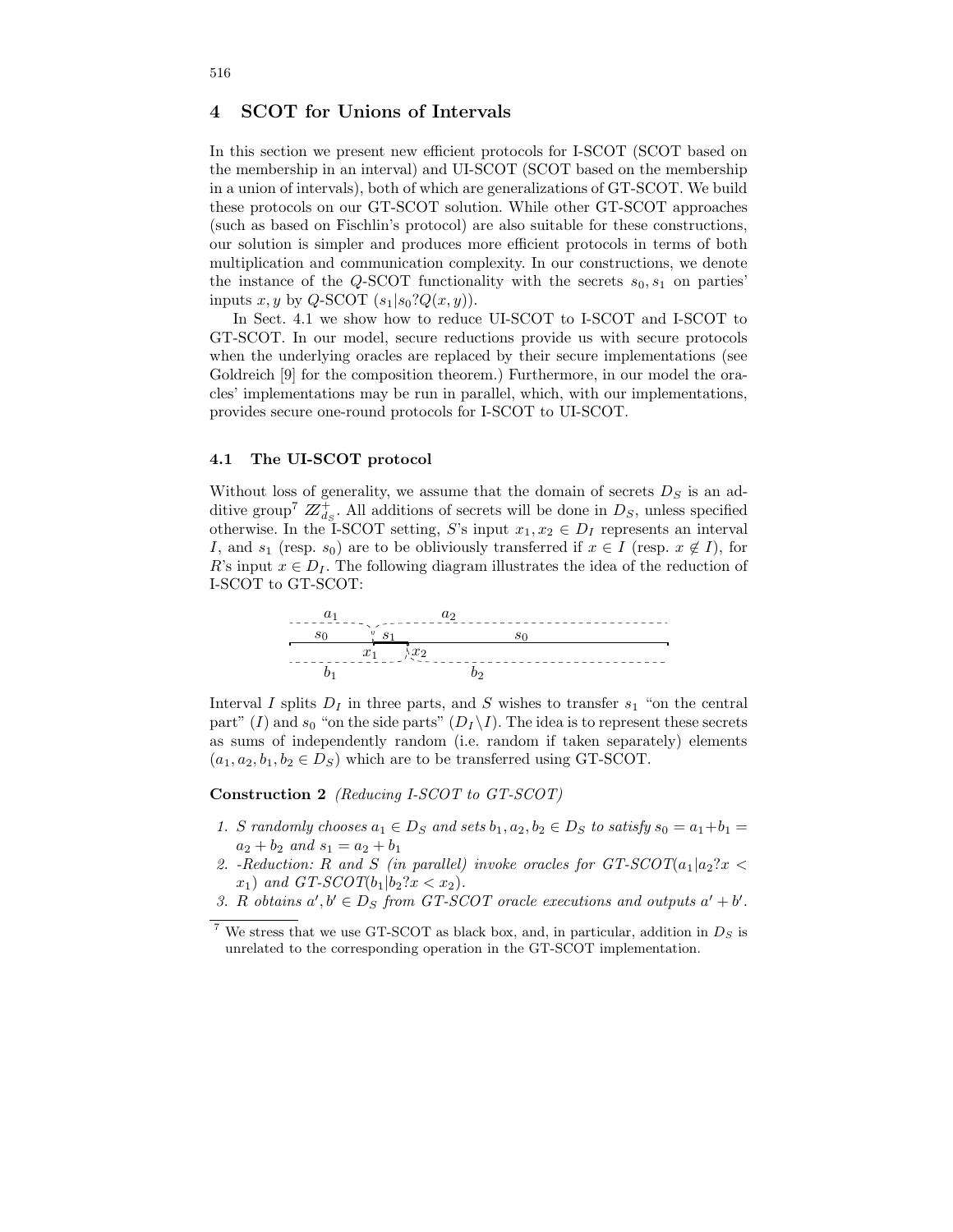## Theorem 2. The protocol of Construction 2 securely reduces functionality I-SCOT to GT-SCOT in the semi-honest model.

Proof. (sketch): The transfer validity property of this reduction trivially holds. Since  $S$  does not receive any messages from  $R$  or oracle executions, the reduction is secure against semi-honest S. We show how to construct  $\text{Sim}_R$ , simulating the following ensemble (view of R):  $VIEW_R(x,(x_1,x_2,s_0,s_1)) = \{x,r_1,r_2\}$ , where  $r_1, r_2$  are the sent (via the GT-SCOT oracles)  $a_i, b_j$ . Let s be the transferred secret. Then  $\text{Sim}_R(x, s) = \{x, r'_1, r'_2\}$ , where  $r'_i$  are independently random elements of  $D<sub>S</sub>$  that sum up to s. Because, by construction,  $r<sub>1</sub>, r<sub>2</sub>$  are also independently random with the same sum,  $\text{Sim}_R$  perfectly simulates view of R.  $\Box$ 

We now wish to reduce UI-SCOT of polynomially many intervals to I-SCOT. Here, S's input represents a set of *disjoint* intervals  $\{I_i = (x_{i1}, x_{i2} \in D_I)\}\$ , and the secrets  $s_0, s_1 \in D_S$ . S wishes to transfer  $s_1$  if  $x \in \bigcup I_i$ , and transfer  $s_0$ otherwise. Let  $k$  be the number of intervals in the set (to avoid leaking  $k$  to  $R$ , S can pad it to a known upper bound by adding empty intervals). We represent  $\bigcup I_i$  as the intersection of one "regular" and k−1 "cutout" intervals as illustrated on the following diagram.

| $s_{10}$ |                |          | $S_{11}$ |             | $s_{10}$ |     |  |
|----------|----------------|----------|----------|-------------|----------|-----|--|
| $s_{21}$ |                | $s_{20}$ |          | $S_{21}$    |          |     |  |
| $s_{k1}$ |                |          | $s_{k0}$ |             | $s_{k1}$ |     |  |
| $s_0$    | S <sub>1</sub> | $s_0$    |          | $s_1$ $s_0$ | -21      | -So |  |

The bottom line represents the input set of intervals on the domain, and all other lines represent the constructed (by  $S$ ) intervals that together correspond to this set. The  $s_i$  are the secrets to be transferred by the UI-SCOT construction, and the  $s_{ij}$  are the intermediate secrets to be created by UI-SCOT and transferred by the existing I-SCOT protocol. Because the input intervals are disjoint, the cut out (thin, on the diagram) parts of the constructed intervals do not intersect, and thus any x either belongs to all or to all but one constructed intervals.

To reduce UI-SCOT to I-SCOT, we need to choose  $s_{ij} \in D_S$  based on the given  $s_i$ . Because of the above observation we only need to satisfy the following:  $s_1 = \sum_i s_{i1}$  and  $s_0 = (\sum_{i \neq j} s_{i1}) + s_{j0}, \forall j = 1..k$  Observe that the second condition is equivalent to requiring  $s_1 - s_0 = s_{i1} - s_{i0}$ ,  $\forall j = 1..k$ .

Construction 3 (Reducing UI-SCOT to I-SCOT)

- 1. S chooses  $s_{11},...,s_{(k-1)1} \in_R D_S$  and sets  $s_{k1} = s_1 \sum_{i=1..k-1} s_{i1}$  and  $s_{i0} =$  $s_{i1} - (s_1 - s_0), i = 1..k.$
- 2. -Reduction: S and R (in parallel) invoke oracles for I-SCOT( $s_{i1}|s_{i0}$ ? $x \in I_i$ ), for each  $i = 1..k$ .
- 3. R obtains  $a_1, ..., a_k \in D_S$  from k oracle executions and outputs  $\sum_i a_i$ .

Theorem 3. The protocol of Construction 3 securely reduces functionality UI-SCOT to I-SCOT in the semi-honest model.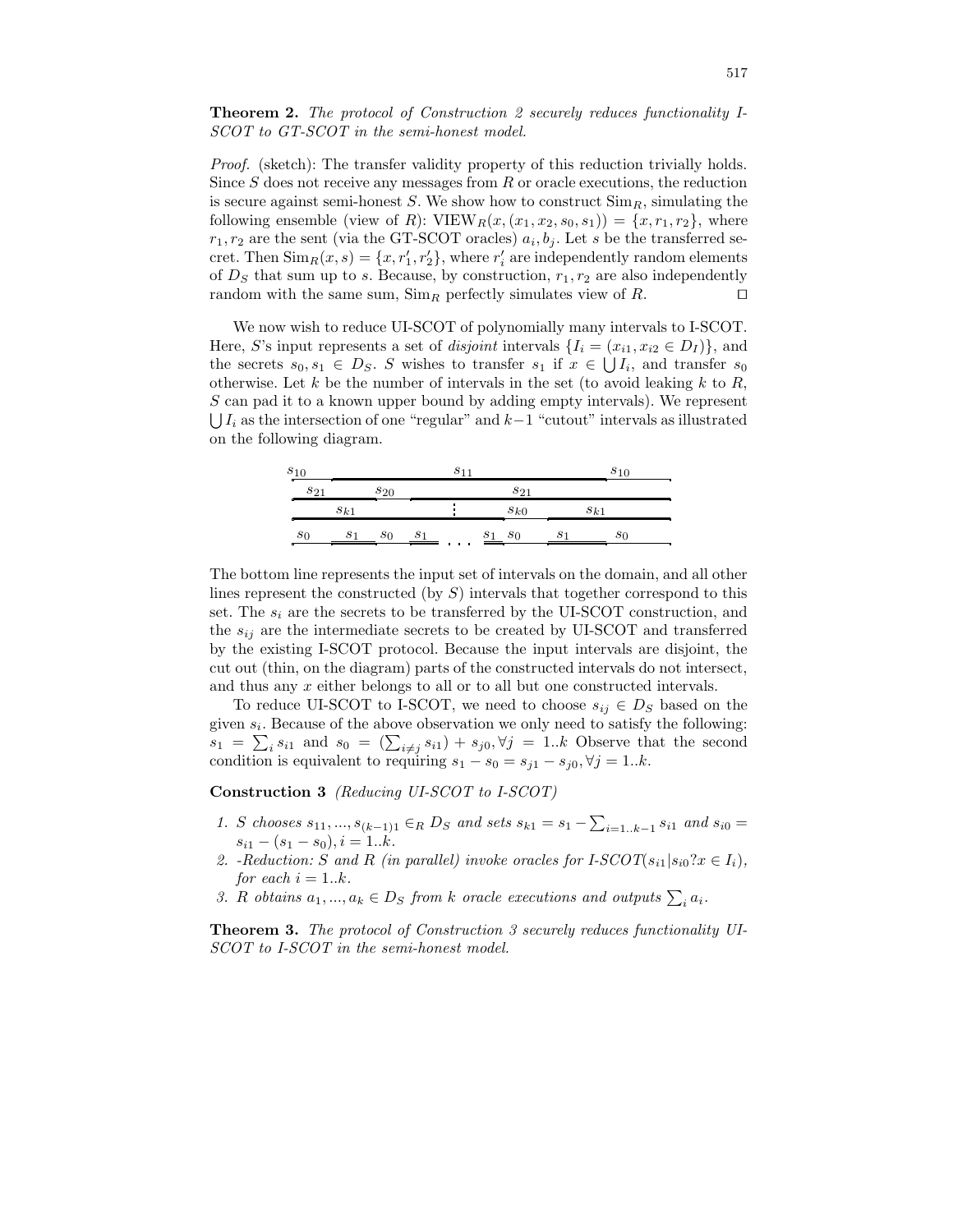Proof. (sketch): The transfer validity property of this reduction trivially holds. Since  $S$  does not receive any messages from  $R$  or oracle executions, the reduction is secure against semi-honest S. We show how to construct  $\text{Sim}_R$  simulating the view of R VIEW<sub>R</sub> $(x, y) = \{x, r_1, ..., r_k\}$ , where  $r_1, ..., r_k$  are the oracle sent elements of  $D<sub>S</sub>$  defined by step 1 of the construction. Let s be the transferred secret. Then  $\text{Sim}_R(x, s) = \{x, r'_1, ..., r'_k\}$ , where  $r'_i \in_R D_S$  with the restriction  $s = \sum_i r_i$ . Sim<sub>R</sub> perfectly simulates view of R because both ensembles are  $(k-1)$ wise independent random numbers that sum up to the same value  $s$ .  $\Box$ 

**The**  $(\bigwedge_i Q_i(x_i, y_i))$ -COT Protocol. We now build  $\bigwedge_i Q_i(x_i, y_i))$ -COT (in the sense of [4]) using oracles for corresponding  $Q_i$ -SCOT. R now has input  $x_1, ..., x_n$ , and S has  $y_1, ..., y_n$ . S wishes to send a secret s to R iff  $\bigwedge_i (Q_i(x_i, y_i)) =$ 1. The idea is to introduce "specialness" of s like we did for GT-SCOT, by, for example, extending the domain of secrets  $D_S$  to group  $D'_S = \mathbb{Z}_{d'_{S}}^+$ , where  $d'_{S} = |D'_{S}| \gg |D_{S}|$ , Then S represents  $s \in D_{S}$  as a sum of random secrets  $s_i \in_R D_S'$ , and runs  $Q_i$ -SCOT $(s_i | r_i?Q_i(x_i, y_i))$ , where  $r_i \in_R D_S'$ . Indeed, if the conjunction holds, then only the  $s_i$ 's will be transferred, and they will sum up to  $s \in D_S$ . If any (or any number of) predicates do not hold, one (or more)  $r_i$ will be transferred, which will randomize (in  $D'_{S}$ ) the sum obtained by R.

**Construction 4** (Reducing  $(\bigwedge_i Q_i(x_i, y_i))$ -COT to  $Q_i$ -SCOT)

- 1. S chooses  $r_1, ..., r_n, s_1, ..., s_{n-1} \in_R D_S'$  and sets  $(in D_S') s_n = s \sum_{i=1...n-1} s_i$ .
- 2. R and S in parallel invoke oracles for  $Q_i$ -SCOT $(s_i | r_i?Q_i(x_i, y_i))$ ,  $\forall i = 1...n$ .
- 3. R obtains  $a_1, ..., a_n \in D'_S$  from the  $Q_i$ -SCOT oracle executions and sets  $v = \sum_i a_i$ . R outputs v, if  $v \in D_S$ , and outputs  $\perp$  otherwise.

**Theorem 4.** The protocol of Construction 4 securely reduces functionality  $(\bigwedge_i Q_i(x_i, y_i))$ -COT to  $Q_i$ -SCOT in the semi-honest model.

Proof: The simple proof is very similar to the previous ones and is omitted.  $\Box$ 

**Corollary 1.** There exists (via construction  $\lambda$  and DeMorgan laws) efficient one-round protocols for computing conjunction and disjunction of memberships in sets of intervals, secure against computationally unlimited R.

#### 4.2 Resource Analysis

We continue and expand the resource analysis of Sect. 3.2. Recall that  $\lambda$  and  $\nu$ are the correctness and security parameters. As discussed in Observation 1, we choose  $\nu = \log N$  and  $\lambda$  as in [6]. This determines the secrets domain  $D<sub>S</sub>$  to be of size  $2^{\nu-\lambda}$ . As noted in Sect. 3.2, we do not include the cost of key generation in any of the compared solutions.

It is easy to see that Construction 3 makes  $2k$  calls to the underlying  $\lambda$ -bit GT-COT oracle. Thus, when using our implementation of GT-SCOT, UI-SCOT requires sending  $8kn \log N$  bits and performing about  $40kn \log N$  multiplications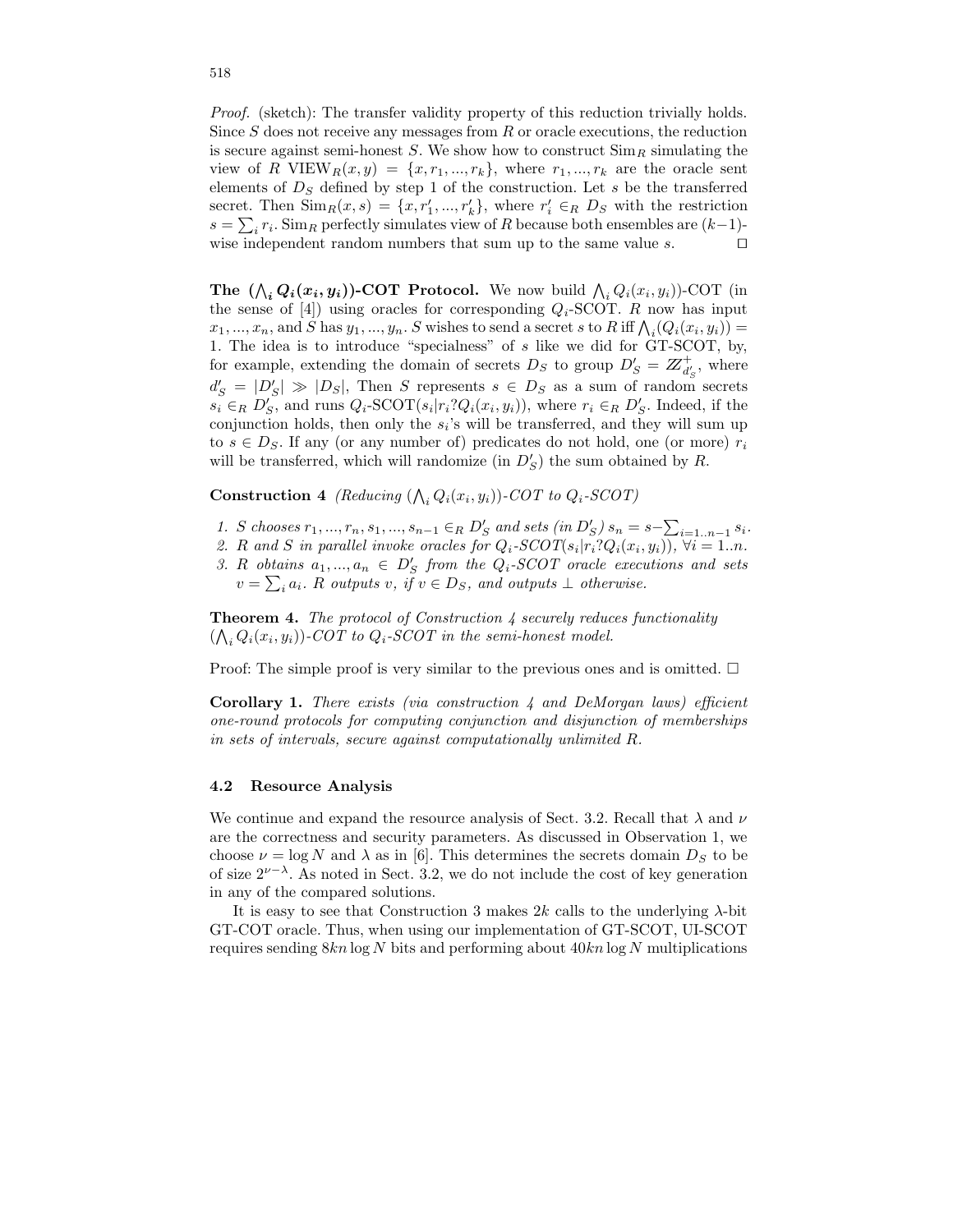in group of size  $N$ . Using  $\lambda$ -bit GT-SCOT oracle implementation based on Fischlin's GT results in almost full factor of  $2k$  blowup in communication since server sends most of the traffic. The  $2k$  factor blowup in the computation also seems necessary when using this scheme.

The following table summarizes the cost of comparable modular multiplications and communication of our protocol in relation to others.

| Protocol mod. mult. comm. mod. mult. comm. | GT predicate                                   |                    |               | c-bit GT-SCOT, $c < \nu-\lambda$ | $k$ -UI-SCOT              |                      |
|--------------------------------------------|------------------------------------------------|--------------------|---------------|----------------------------------|---------------------------|----------------------|
|                                            |                                                |                    |               |                                  | mod. mult.                | comm.                |
| $\sigma$ $[6]$                             | $8n\lambda$                                    | $\lambda n \log N$ | $32nc\lambda$ | $4nc\lambda \log N$              | $64kn\lambda^2$           | $8kn\lambda^2\log N$ |
| of $[4]$                                   | 8n                                             | $4n \log N$        | N/A           | N/A                              | N/A                       | N/A                  |
|                                            | our work $16n \log N$ $4n \log N$ $20n \log N$ |                    |               | $4n \log N$                      | $40kn\log N$ 8kn $\log N$ |                      |

We see no obvious way to transform the schemes of [4] to GT-SCOT, and thus do not include the corresponding resource calculations.

# 5 Conclusions and Future Work

We presented simple, intuitive and stronger definitions for Q-SCOT. We presented a flexible and efficient scheme for securely computing the GT predicate and GT-SCOT, in the semi-honest setting with unbounded receiver. We then showed simple modular reductions from UI-SCOT to GT-SCOT. In addition to the presented results, we noticed that natural efficient variants of our protocols are resilient to several natural attacks by malicious receivers. Devising versions of our protocols secure in the malicious model is an interesting aspect of further consideration.

Acknowledgments. The second author would like to thank Travis Gagie, Steven Myers, and especially Charles Rackoff for many insightful discussions. He also thanks Marc Fischlin and Pascal Paillier for useful comments relating to their schemes used in this paper.

# References

- 1. D. Beaver, S. Micali, and P. Rogaway. The round complexity of secure protocols. In Proc. 22nd ACM Symp. on Theory of Computing, pages 503–513, 1990.
- 2. Christian Cachin, Jan Camenisch, Joe Kilian, and Joy Muller. One-round secure computation and secure autonomous mobile agents. In Proceedings of the 27th International Colloquium on Automata, Languages and Programming, 2000.
- 3. David Chaum, Claude Crépeau, and Ivan Damgård. Multiparty unconditionally secure protocols. In Proc. CRYPTO 87, pages 462–462. Springer-Verlag, 1988. Lecture Notes in Computer Science, vol. 293.
- 4. G. Di Crescenzo, R. Ostrovsky, and S. Rajagopalan. Conditional oblivious transfer and time-released encryption. In Proc. CRYPTO 99, pages 74–89. Springer-Verlag, 1999. Lecture Notes in Computer Science, vol. 1592.